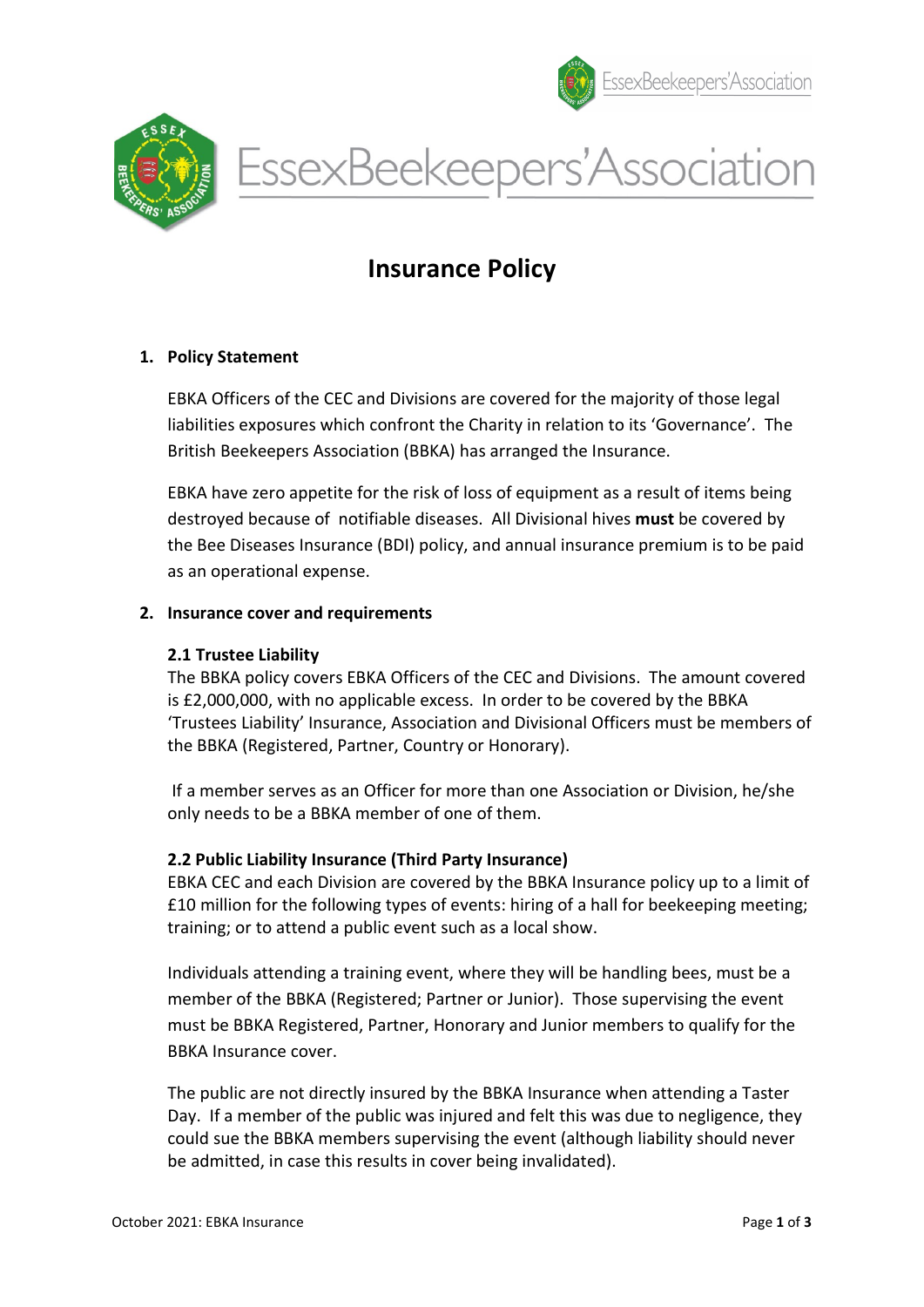

EBKA policy is that training sessions should only be attended by BBKA members. Members of the public attending Taster Days should be asked to sign a disclaimer document (Appendix 1).

Divisional risk assessment should include statements about training and Taster Day sessions and it is important that the risk assessment for your training apiary is kept up to date.

# 2.3 Bee Diseases Insurance (BDI)

BDI is a scheme run by beekeepers for beekeepers. Each full Registered Member's subscription includes a mandatory minimum premium to cover up to three colonies. An additional premium is payable if the member runs more than three colonies. It is the member's responsibility to insure, at the beginning of the year, for the appropriate number of colonies taking into account the inevitable expansion during the summer season. A nucleus colony is treated for insurance purposes as one colony.

All Divisional hives must be covered by BDI policy and annual insurance premium is to be paid as an operational expense.

Where members are allowed to site their own hives at the Divisional apiary site they must provide evidence that they have sufficient BDI Insurance cover for all their hives wherever located. They must not exceed their insured limit for however short a time. If they do so, the insurance cover for all the hives in the apiary becomes invalid.

# 2.4 All Risk Insurance (including Out Apiary Insurance)

The insurance market for this type of insurance is limited and therefore premiums are high with a number of exclusions to the cover provided. Therefore, EBKA's view is that this type of insurance is not a cost effective approach for this type of risk exposure. In the unfortunate event that a loss occurs to Divisional beekeeping equipment, including trophies and display equipment, the replacement costs are the responsibility of the individual Division.

Divisions if they wish can take out this type of insurance.

Appendix 1: BBKA Disclaimer Document

Policy date: 27 October 2021